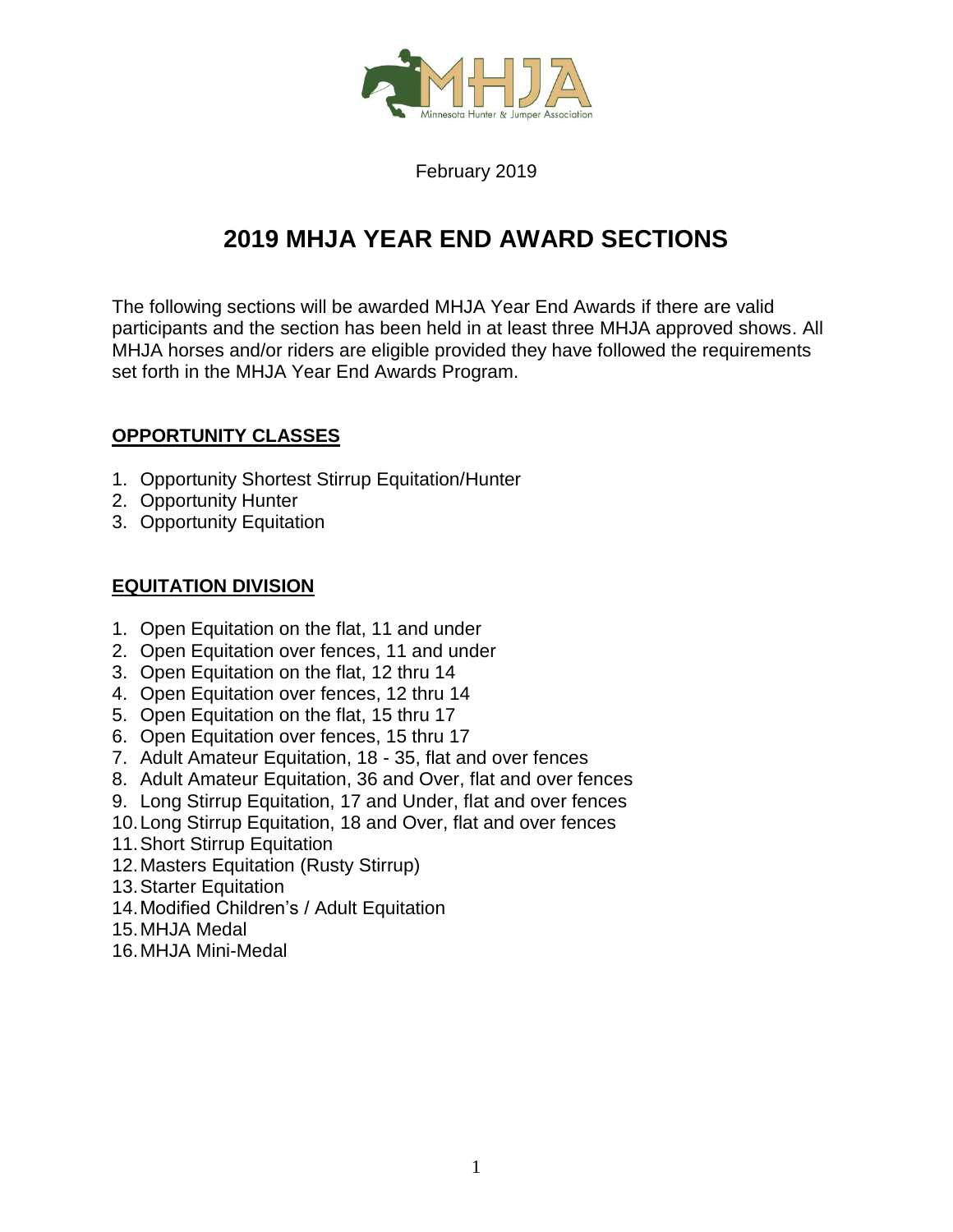

## February 2019

## **HUNTER DIVISION**

- 1. Combined Green Working Hunter 3', 3'3"
- 2. Combined Green Working Hunter 3'6", 3'9"
- 3. High Performance Working Hunter
- 4. Performance Working Hunter 3'3"
- 5. Performance Working Hunter 3'6"
- 6. 3'6" Amateur Owner Working Hunter
- 7. 3'3" Amateur Owner Working Hunter
- 8. Junior Working Hunter 3'6"
- 9. Junior Hunter 3'3"
- 10.Combined Pony Working Hunter
- 11.Children's Working Hunter Horse 14 and under
- 12.Children's Working Hunter Horse 15 -17
- 13.Children's Working Hunter Pony
- 14.Adult Amateur Working Hunter 35 and under
- 15.Adult Amateur Working Hunter 36 49
- 16.Adult Amateur Working Hunter 50 and over
- 17.USHJA Hunter 2'
- 18.USHJA Hunter 2'3"
- 19.USHJA Hunter 2'6"
- 20.USHJA Hunter 2'9"
- 21.USHJA Hunter 3'
- 22.Best Young Horse
- 23.Thoroughbred Hunter
- 24.Long Stirrup Working Hunter 17 and under
- 25.Long Stirrup Working Hunter 18 and over
- 26.Short Stirrup Working Hunter
- 27.Low Junior/Amateur Working Hunter
- 28.Masters Working Hunter. (Rusty Stirrup)
- 29.Starter Hunter
- 30.Low Adult Hunter (USHJA Low Adult Hunter) 2'6"
- 31.Low Children's Hunter (USHJA Low Children's Hunter) 2'6"
- 32.Modified Adult Hunter 2'9
- 33.Modified Children's Hunter 2'9"
- 34.Baby Green Hunter

**In Hunter sections 1, 2, 6, 7, 8, 9, 10, and 13 the sections may be split for the year end award and multiple heights, sizes, or age groups may be awarded provided all other requirements for MHJA Year End Awards eligibility have been met.**